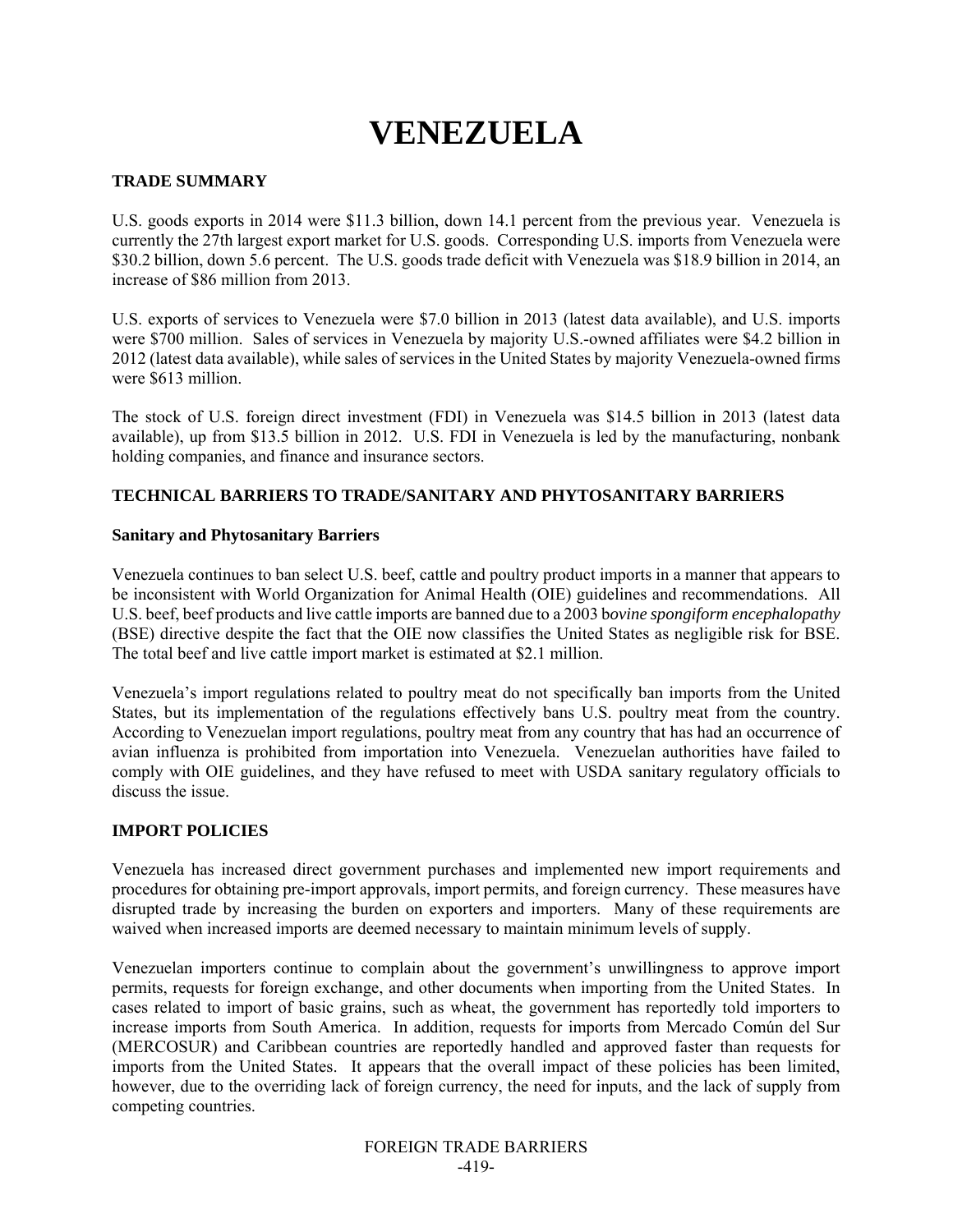Public sector entities and state-owned enterprises are not required to present or maintain import licenses, to pay tariffs, or to present any documents or certificates related to the regulation of customs and duties, according to an executive resolution signed in March 2012. The Venezuelan government has stated that this measure was passed in order to simplify administrative procedures for import and export. However, it imposes significant competitive disadvantages on private sector entities, which are typically denied similar treatment. Venezuela has on occasion extended this treatment to private sector actors for short periods of time in order to facilitate imports of products it deems to be in shortage. The total shares of private sector imports decreased by 8.7 percent to 58.8 percent in the first six months of 2014 when compared to the same period in 2013.

# **Tariffs**

Venezuela's average applied tariff rates were 16.8 percent on agricultural goods and 12.8 percent on nonagricultural goods in 2013. Venezuela's average bound tariff rates were 55.8 percent on agricultural goods and 33.6 percent on non-agricultural goods.

MERCOSUR admitted Venezuela as its fifth full member on July 31, 2012. Venezuela has four years from its date of accession to adopt the MERCOSUR common external tariff (CET) and to provide duty-free treatment to its four MERCOSUR partners on all goods, with a two-year extension allowed for sensitive products. By April 1, 2014, Venezuela had adopted the CET for 50 percent of the goods in its tariff schedule. It will phase in the adoption of the remainder of the CET schedule on an annual basis with full implementation of the CET completed in 2016.

Venezuela's customs authorities are empowered to establish reference prices for calculating import duties. The Customs Tariff Schedule establishes 11 levels of *ad valorem* import duty rates, ranging from zero to 20 percent, with some rates in some sectors up to 35 percent. In addition to import duties, importers must pay 1 percent of the value of goods as a customs service fee, as well as a value-added tax, which is currently 12 percent of the cost, insurance, and freight (CIF) value of the product.

## **Price Controls**

In an attempt to regulate local production and control market prices of basic consumable products, Venezuela has instituted a number of laws and decrees that impose price controls, dictate product movements throughout the distribution chain, and limit profit margins of manufacturers and retailers. These measures have led to significant decreases in local production, forcing the government to increase imports to meet total demand. Total imports equaled roughly 50 percent of total consumption in 2013, according to the central bank's most recently published data.

On January 24, 2014, President Maduro used decree authority to promulgate the Fair Costs and Prices Law with the intent to further regulate the private sector with profit limits, audits, and penalties. The law applies to any resident in Venezuela conducting any type of economic activity. The law created a new Venezuelan government institution, the National Superintendent for the Defense of Socio-Economic Rights (SUNDDE), by merging the Superintendent for Fair Costs and Prices and the Institute for the People's Defense for Access to Goods and Services. SUNDDE is the new authority empowered to decide whether prices are "fair" and to identify profit limits for businesses. Businesses that are found in compliance will be given a "Certificate of Fair Prices" that will be required in order to apply for hard currency through the newly established National Center for International Trade (CENCOEX).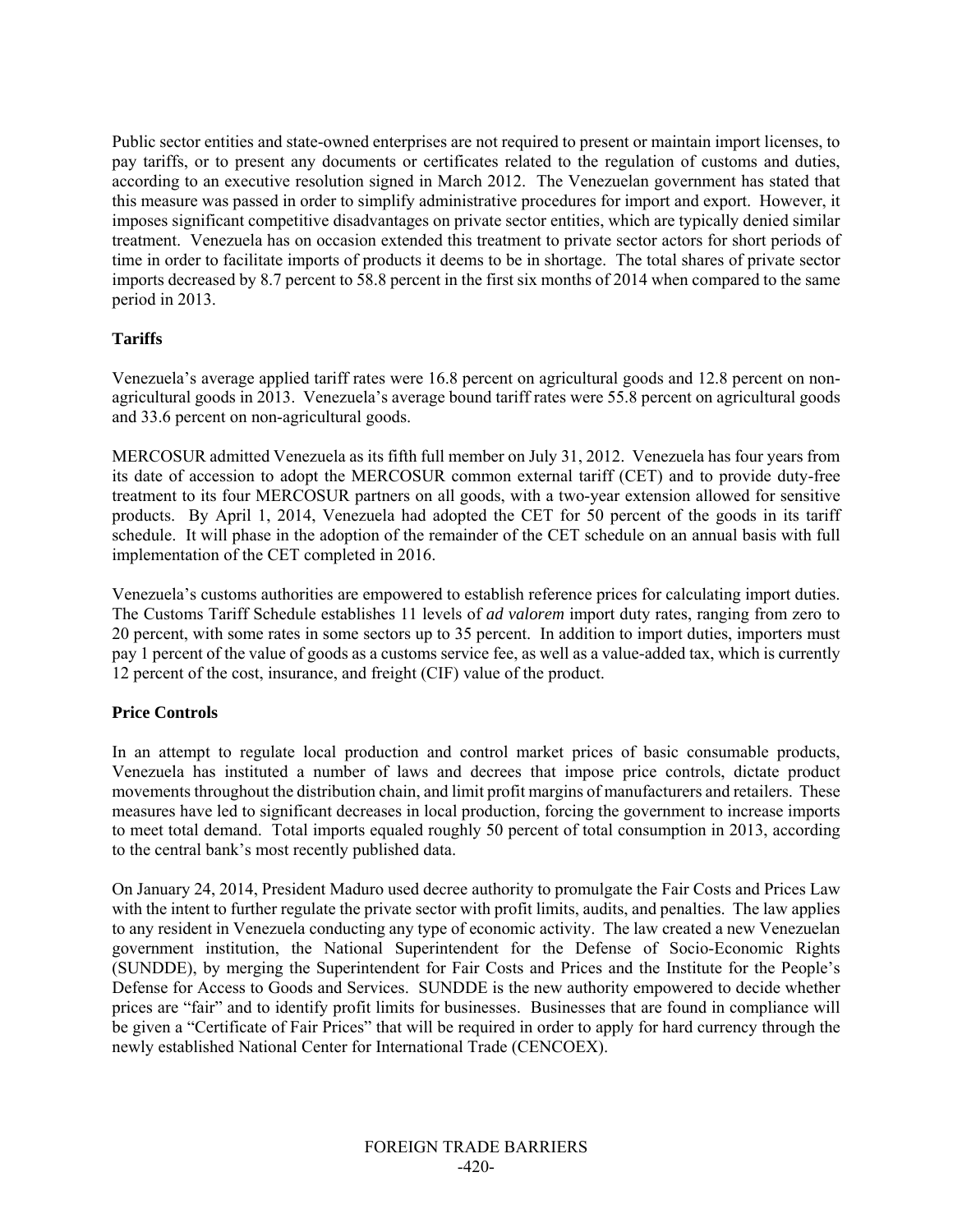### **Currency Controls**

Venezuela continues to maintain strict currency controls that were implemented in 2003. The measures continue to pose a significant obstacle to most trade with Venezuela. Many companies report that they cannot obtain sufficient foreign currency to satisfy their business needs.

Venezuelan law has established three foreign exchange (FX) mechanisms to sell dollars to the private sector. From February 2003 to March 2014, the primary mechanism of Venezuela's FX regime was the Commission for the Administration of Foreign Exchange (CADIVI). The Venezuelan government eliminated CADIVI in 2014 and folded its responsibilities into the newly established CENCOEX.

CENCOEX oversees two of the Venezuelan government's three FX mechanisms. The first mechanism, called simply CENCOEX, operates much as CADIVI did, selling dollars at the official exchange rate of 6.3 bolivars/dollar for imports of specific goods and services deemed national priorities, including food, medicine, and medical supplies. As with CADIVI, firms and individuals soliciting dollars from CENCOEX must register with the body and obtain supporting documentation from various Venezuelan government ministries, *e.g.*, certificates of non-national production of the proposed imports and statements of good standing with the tax authorities. The second CENCOEX-operated mechanism, the Complementary System of Foreign Exchange (SICAD), periodically sells dollars to specific priority sectors at roughly 12 bolivars/dollar. SICAD has not operated since November 2014.

The Venezuelan central bank (BCV) oversees the third currency exchange mechanism, the Marginal Currency System (SIMADI), which replaced the Alternative System of Foreign Exchange (SICAD II) in February 2015. SIMADI allows for three distinct currency exchange activities undertaken by different authorized agents: wholesale currency trading for firms by commercial banks; retail foreign currency trading for individuals by commercial banks and exchange houses; and trading in dollar-denominated securities by commercial banks and stock brokers through the public-sector stock exchange. The BCV publishes daily SIMADI's exchange rate, which is a weighted average of the exchange rates realized through the wholesale of currency and securities-based transactions. The BCV has controlled the SIMADI exchange rate, allowing it to depreciate gradually from roughly 170 to 180 bolivars/dollar in its first month of operations. Venezuelan firms and financial analysts have reported that SIMADI has not been able to satisfy the market demand for hard currency, much like its predecessors SICAD I and SICAD II were unable to do.

Private sector firms and independent analysts report that sales through Venezuela's FX mechanisms are arbitrary and lack transparency. The time to receive authorization for foreign currency through the CENCOEX-operated mechanisms varies in length, but can take more than nine months from the beginning to the end of the process and requires the submission of various supporting documents by the Venezuelan importer, with the support or collaboration of the exporter. Businesses and individuals report rejections of applications after initial approval and approval of applications after rejection.

## **Local Content Requirements**

Venezuela implemented a 35 percent local content requirement in domestically assembled vehicles, effective December 4, 2013. Assemblers have stated that this requirement is problematic but an improvement on the previous local content requirement of 50 percent, which was in effect through 2013. The limited capacity of local industry to produce components makes satisfying the 35 percent local content difficult, and the general lack of hard currency to import inputs has reduced production levels severely. Furthermore, local motor assembly, which could contribute to meeting the local content requirement, is considered prohibitively expensive given the variety of motors and the size of production runs required.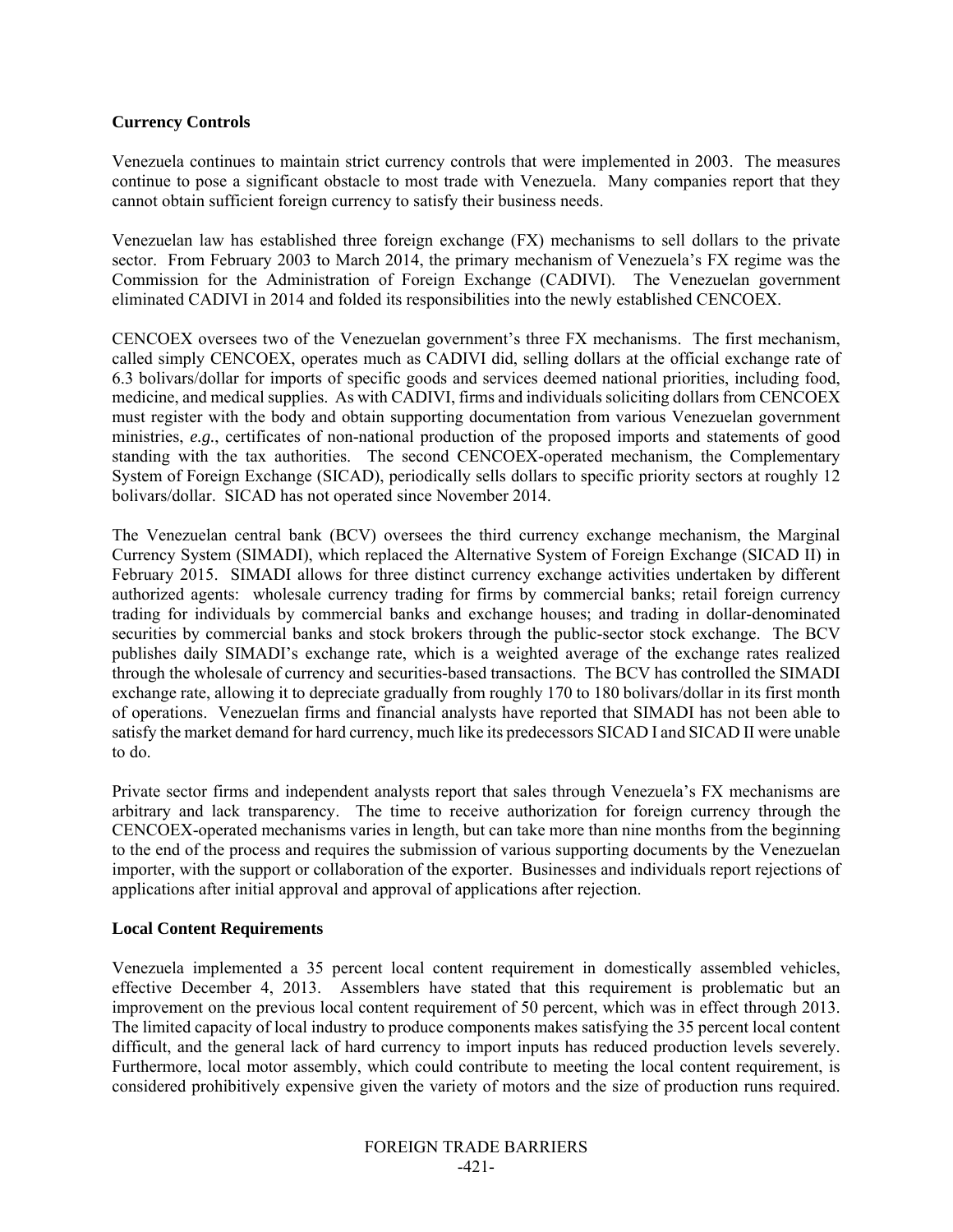Since September 2012, Venezuela has required domestically-produced and imported vehicles to use a Venezuela-specific vehicle identification number, contrary to international standards and practice.

# **Tariff-Rate Quotas**

Venezuela maintains the authority to impose tariff-rate quotas (TRQs) for up to 62 tariff lines. Venezuela administers TRQs for oilseeds, corn, wheat, milk and dairy, and sugar. The procedure for issuance of import licenses under these TRQs is not transparent, and the relevant rules are inconsistently applied by Venezuela authorities. For example, Venezuela has not published regulations establishing the TRQ mechanism for some eligible products, while for products that have established TRQ mechanisms, such as pork, the TRQ mechanism is not applied. This leads to great uncertainty for U.S. exporters, who face duties ranging from 8 percent to 20 percent depending on whether the TRQ is applied.

# **GOVERNMENT PROCUREMENT**

Venezuela's government procurement law covers purchases by government entities, national universities, and autonomous state and municipal institutions. It is not clear to what degree the procurement law applies to joint ventures in which a state entity has a controlling interest. The law requires a procuring entity to prepare a budget estimate for a procurement based on reference prices maintained by the Ministry of Light Industry and Trade.

Although the law forbids discrimination between domestic and foreign suppliers, it provides that the President can mandate temporary changes in the bidding process "under exceptional circumstances," in accordance with "economic development plans" that promote national development or provide preferences to domestic goods and suppliers. These measures can include price preferences for domestic goods and suppliers, reservation of procurements for nationals, requirements for domestic content, technology transfer, or the use of local labor and other incentives to purchase from companies domiciled in Venezuela. For example, Government Decree 1892 establishes a 5 percent preference for bids from companies whose products have over 20 percent local content. In addition, half of that 20 percent of content must be from small to medium domestic enterprises.

The Venezuelan government is increasingly awarding contracts directly, thus avoiding competition required by the government procurement law. A presidential decree in 2008 established a National Service of Contractors, with which firms must register in order to sell to government entities. Tenders are not accepted without prior registration.

Venezuela is not a signatory to the WTO Agreement on Government Procurement.

# **INTELLECTUAL PROPERTY RIGHTS PROTECTION**

Venezuela remained on the Priority Watch List in the 2014 Special 301 Report. Key concerns cited in the report relate to the deteriorating environment for the protection and enforcement of intellectual property rights (IPR) in Venezuela. The reinstatement of the 1955 Industrial Property Law in 2008 has created uncertainty about the consistency of domestic laws and international obligations with respect to patent and trademark protections. Copyright piracy and trademark counterfeiting remain widespread, including piracy over the Internet. Other concerns include the lack of effective protection against unfair commercial use of undisclosed test and other data generated to obtain marketing approval for pharmaceutical products. Venezuela has taken steps to enforce the 2010 Law on Crimes and Contraband, which established enhanced penalties for smuggling violations and provides for the seizure of infringing goods. However, Venezuela must still make significant improvements to its regime for IPR protection and increase enforcement against counterfeiting and piracy, both physical and online.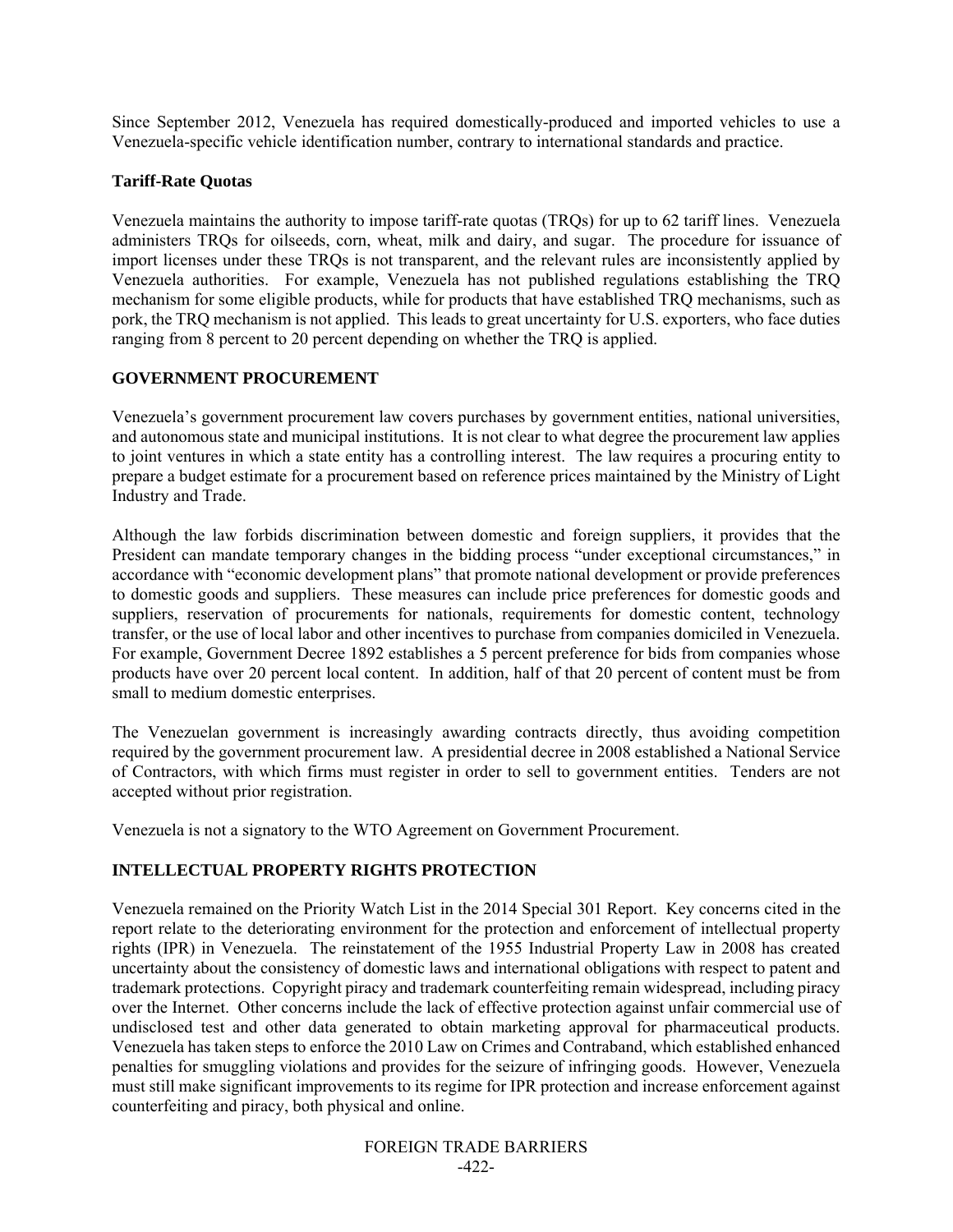#### **SERVICES BARRIERS**

Venezuela maintains restrictions on a number of services sectors, including professional services, audiovisual, and telecommunications services. In any enterprise with more than 10 workers, foreign employees are restricted to 10 percent of the work force, and Venezuelan law limits foreign employee salaries to 20 percent of the payroll.

#### **Professional Services**

Foreign equity participation in professional firms is restricted to a maximum of 19.9 percent. Only Venezuelan citizens may provide accounting and auditing services to government institutions and other government entities such as banks and hospitals. In addition, only Venezuelan citizens may act as accountants for companies in which the government has at least a 25 percent ownership interest. Foreigners are required to establish a commercial presence for the provision of engineering services.

#### **Financial Services**

Under a 2010 Venezuelan insurance law, at least half of the members of the board of insurance companies must be of Venezuelan nationality. In addition, all members of the board must be living in and have resident status in the country

Under the 2011 Venezuelan banking law, foreign banks without subsidiaries in Venezuela may act within Venezuela only through their representatives in Venezuela. With respect to services of the foreign bank they represent, such representatives may only promote the services among companies of the same nature that operate in Venezuela; among individuals and companies interested in the purchase or sale of goods and services in foreign markets (for financing services); and among potential applicants for credits or external capital. In addition, the banking law expressly prevents representatives from carrying out operations and rendering services that constitute activities of the foreign bank that they represent; receiving funds and investing such funds directly or indirectly in Venezuela; offering or investing in securities or other foreign securities within Venezuela; or advertising their activities in Venezuela.

#### **Audiovisual Services**

Venezuela limits foreign equity participation to less than 20 percent for enterprises engaged in Spanish language TV and radio broadcasting. At least half of the TV programming must be dedicated to national programming. Additionally, half of both FM and AM radio broadcasting must be dedicated to Venezuelanproduced material. In the case of music, 50 percent of the Venezuelan-produced material must be traditional Venezuelan songs. There is also an annual quota on the distribution and exhibition of Venezuelan films. The Venezuelan government film agency determines how many copies of foreign films shown in one year may be produced and sold for distribution in the following year. At least 20 percent of those authorized copies for distribution must be made in Venezuelan reproduction facilities.

## **INVESTMENT BARRIERS**

The Venezuelan government continues to control key sectors of the economy, including oil, petrochemicals, and much of the mining and aluminum industries. Venezuela began an ambitious program of privatization under the Caldera administration (1994-1999), but under the late President Chavez administration, privatization was halted and the Venezuelan government re-nationalized key sectors of the economy. There have been 1,280 state interventions (expropriations, private property seizures, and nationalizations) in the private sector since 2002, according to the industry association CONINDUSTRIA (Confederación Venezolana de Industriales). Of these, 40 percent are companies involved in the construction sector, 32